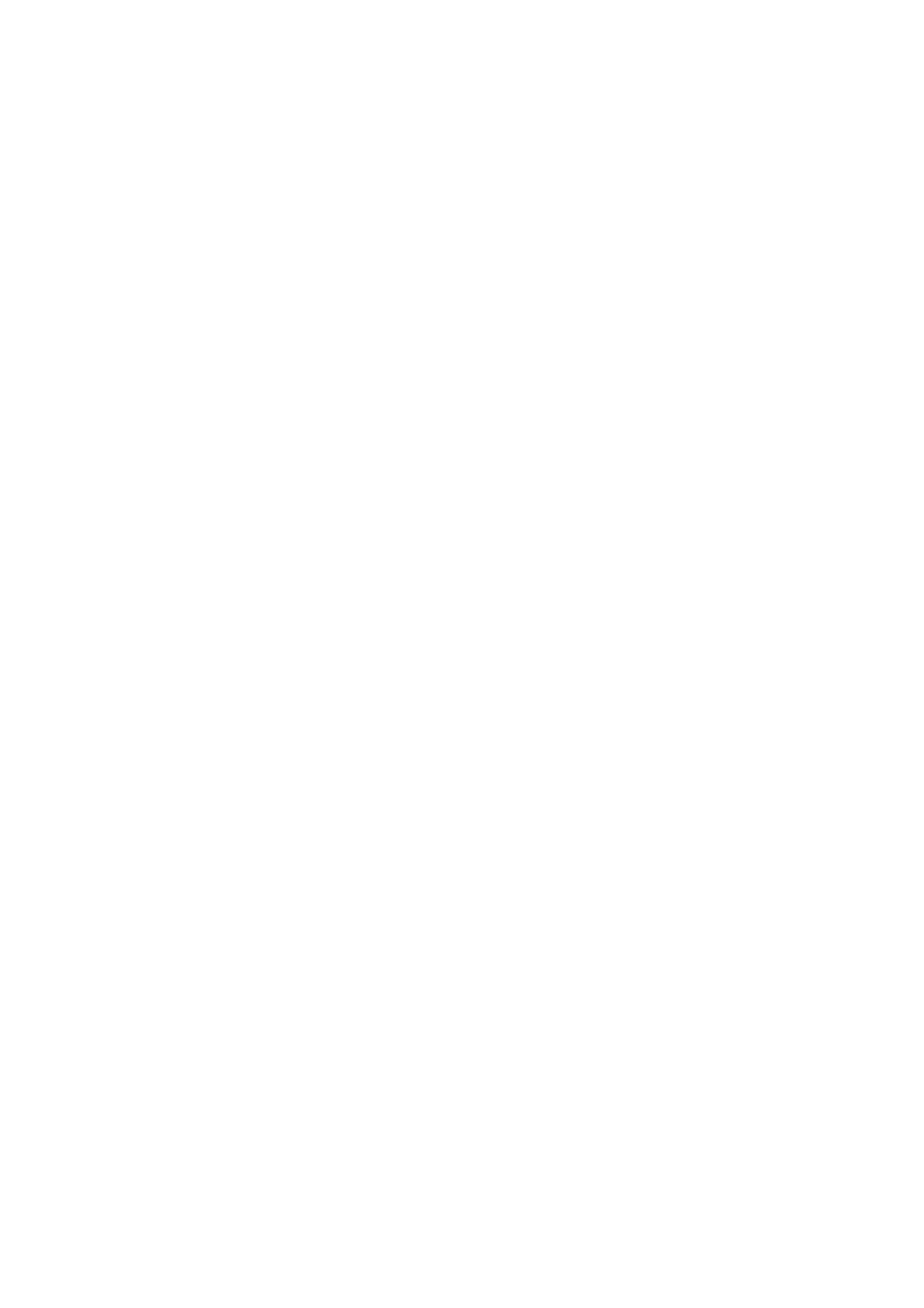## Western Australia

# Government Employees' Housing Act 1964

# **Contents**

# Part I — Preliminary

| 1.  | Short title                              | $\overline{2}$ |
|-----|------------------------------------------|----------------|
| 2.  | Commencement                             |                |
| 4.  | Objects                                  | $\frac{2}{2}$  |
| 5.  | Interpretation                           | $\overline{2}$ |
| 7.  | Governor may by proclamation declare     |                |
|     | Departments                              | 3              |
|     | <b>Part III — Administration</b>         |                |
| 16. | <b>Function of Authority</b>             | 5              |
| 17. | Transfer to Authority of land and houses | 5              |
| 18. | Application may be made for houses for   |                |
|     | Department                               | 6              |
| 19. | Powers of Authority                      | 7              |
| 20. | Power to accept gifts                    | 8              |
|     | <b>Part IV</b> — Finance                 |                |
| 22. | Power to borrow money                    | 10             |
| 23. | <b>Funds of Authority</b>                | 10             |
| 24. | Establishment of Government Employees'   |                |
|     | Housing Fund                             | 11             |
|     | <b>Part V</b> — Miscellaneous            |                |
| 27. | Exemption from personal liability        | 12             |
| 28. | Determination of tenancy                 | 12             |
| 29. | Regulations                              | 14             |
| 30. | Review of Act                            | 14             |

As at 11 Sep 2010 Version 02-f0-05 page i Published on www.legislation.wa.gov.au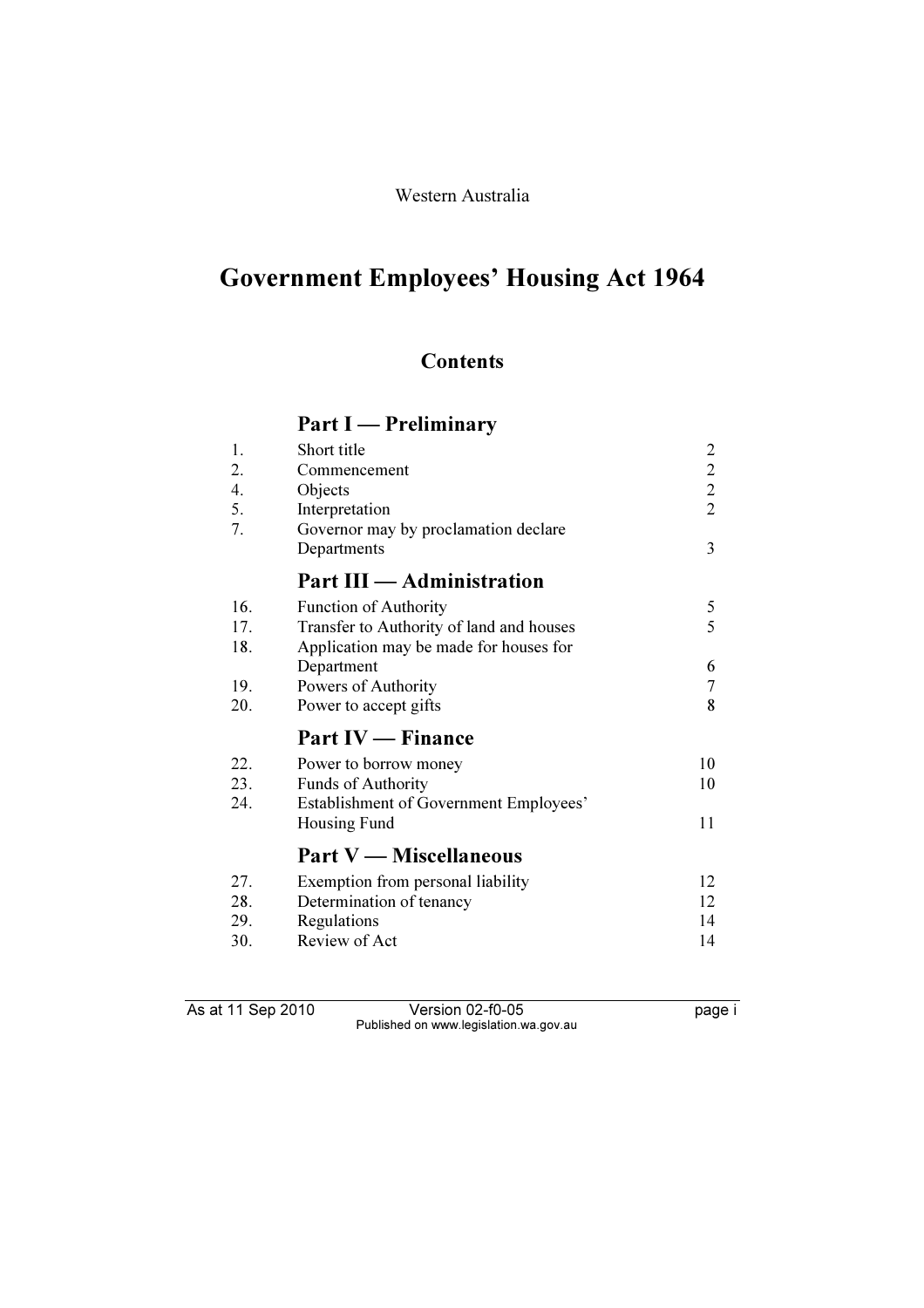**Contents** 

**Notes** Compilation table 15

page ii Version 02-f0-05 As at 11 Sep 2010 Published on www.legislation.wa.gov.au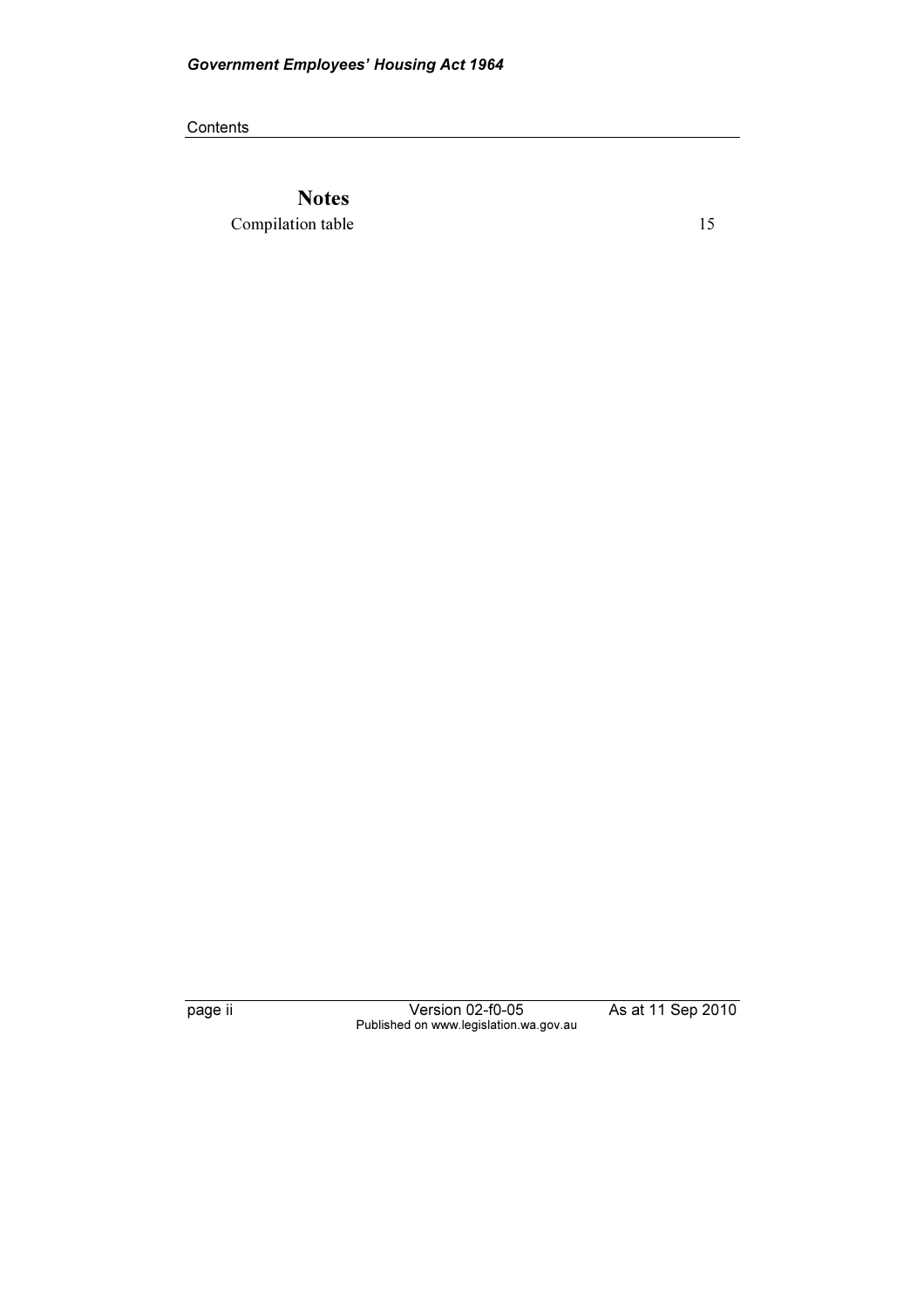Western Australia

# Government Employees' Housing Act 1964

An Act to make provision for adequate and suitable housing accommodation for persons employed by or under the Government of the State and for incidental and other purposes.

[Long title amended: No. 28 of 2006 s. 296.]

As at 11 Sep 2010 Version 02-f0-05 page 1 Published on www.legislation.wa.gov.au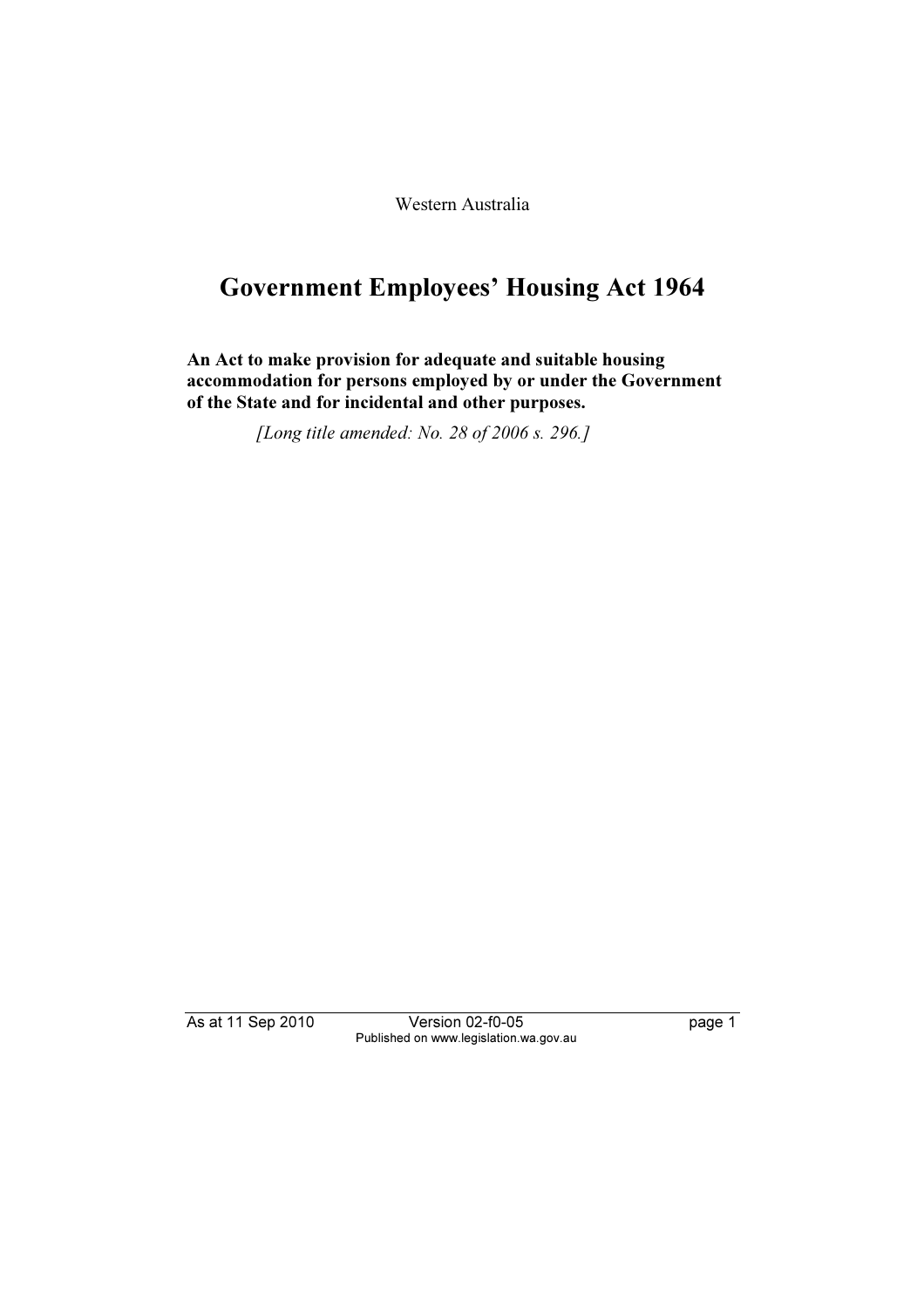## Part I — Preliminary

[Heading inserted: No. 19 of 2010 s.  $43(3)(a)$ .]

#### 1. Short title

 This Act may be cited as the Government Employees' Housing Act  $1964^{\text{1}}$ .

#### 2. Commencement

 This Act shall come into operation on a date to be fixed by proclamation $^1$ .

[3. Deleted: No. 10 of 1998 s. 76.]

[Heading deleted: No. 19 of 2010 s. 43(3)(b).]

## 4. Objects

The objects of this Act are —

- (a) the provision of adequate and suitable housing accommodation for Government employees; and
- (b) the improvement of existing housing conditions with respect to Government employees.

[Section 4 amended: No. 28 of 2006 s. 297.]

## 5. Interpretation

In this Act unless the context requires otherwise —

Account means the Government Employees' Housing Authority Account referred to in section 24;

Authority means the Housing Authority referred to in section 6(4) of the *Housing Act 1980*;

**Department** means any department which principally assists the Minister for Public Sector Management or the Minister in the administration of Part 3 of the School Education Act 1999; and includes any other department or any Crown instrumentality, hospital, board, body corporate or other body of whatever

page 2 Version 02-f0-05 As at 11 Sep 2010 Published on www.legislation.wa.gov.au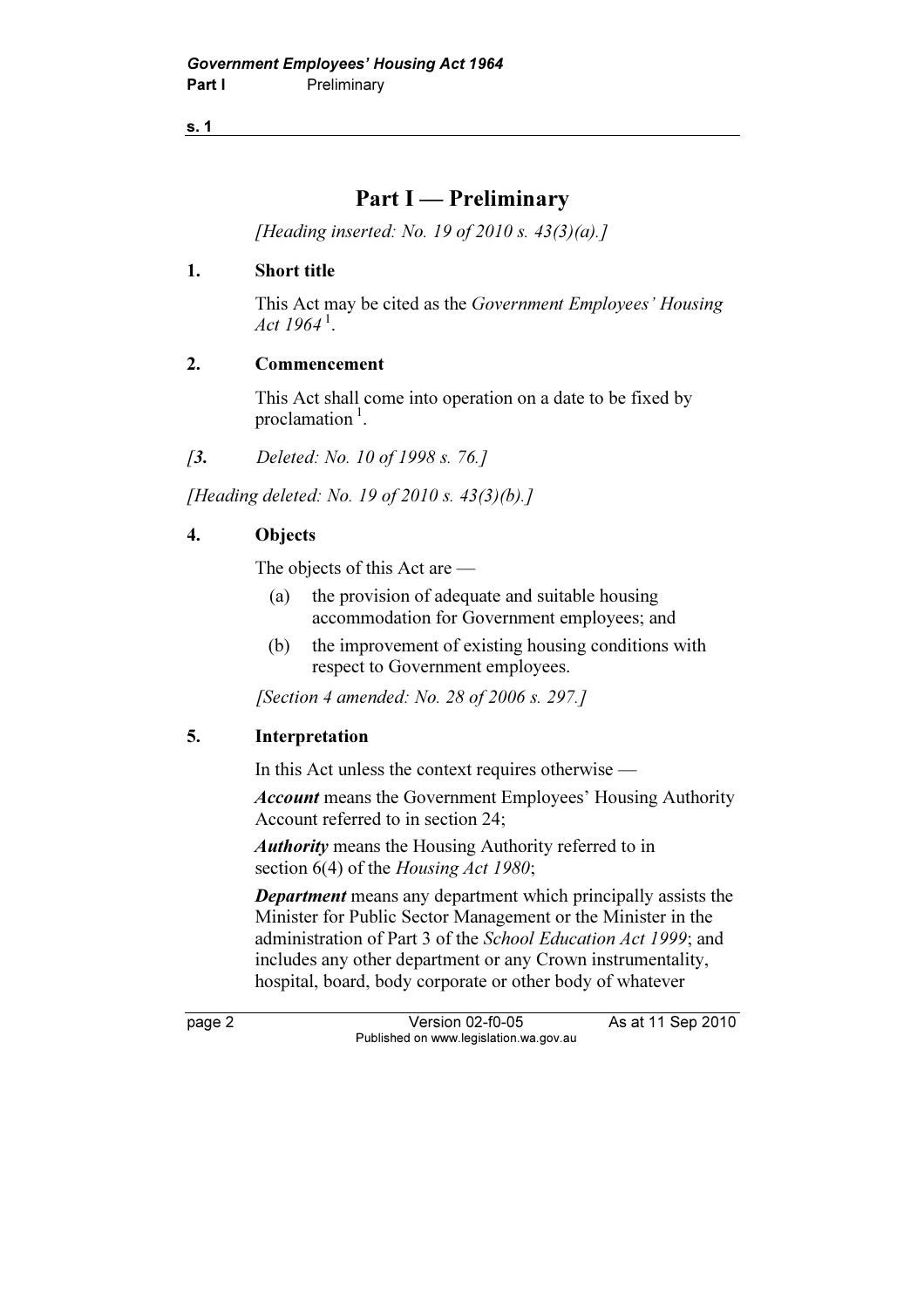description that the Governor declares by proclamation to be a Department for the purposes of this Act;

Government employee means a person employed under the State in any capacity in any Department to which this Act applies;

house means any building, including any single, attached or multi-storey dwelling unit, edifice; structure or erection, or any part thereof which, or any part of which, has been used or is used or is intended to be used as a dwelling; and includes outbuildings, fences, walls and permanent provision for lighting, heating, water supply, drainage and sewerage and other appurtenances of a house;

member means a person occupying any of the offices of the Authority, including that of chairman;

officer means any officer of the Authority, or of the agent of the Authority, authorised by the Authority or the agent, in respect of or whose duty it is to deal with or to act in regard to any acts, matters or things in connection with which the term is used;

tenant includes any person deriving title under the original tenant.

 [Section 5 amended: No. 36 of 1999 s. 247; No. 28 of 2006 s. 298; No. 77 of 2006 s. 17.]

[6. Deleted: No. 28 of 2006 s. 299.]

#### 7. Governor may by proclamation declare Departments

- (1) The Governor may at any time declare, by proclamation, any department under the administration of a Minister of the Crown in the Government of the State or any Crown instrumentality, hospital, board, body corporate or other body of whatever description to be a Department for the purposes of this Act, and thereupon the provisions of this Act shall apply to that Department.
- (2) A proclamation made under this section may be varied or cancelled by a subsequent proclamation.

As at 11 Sep 2010 Version 02-f0-05 Page 3 Published on www.legislation.wa.gov.au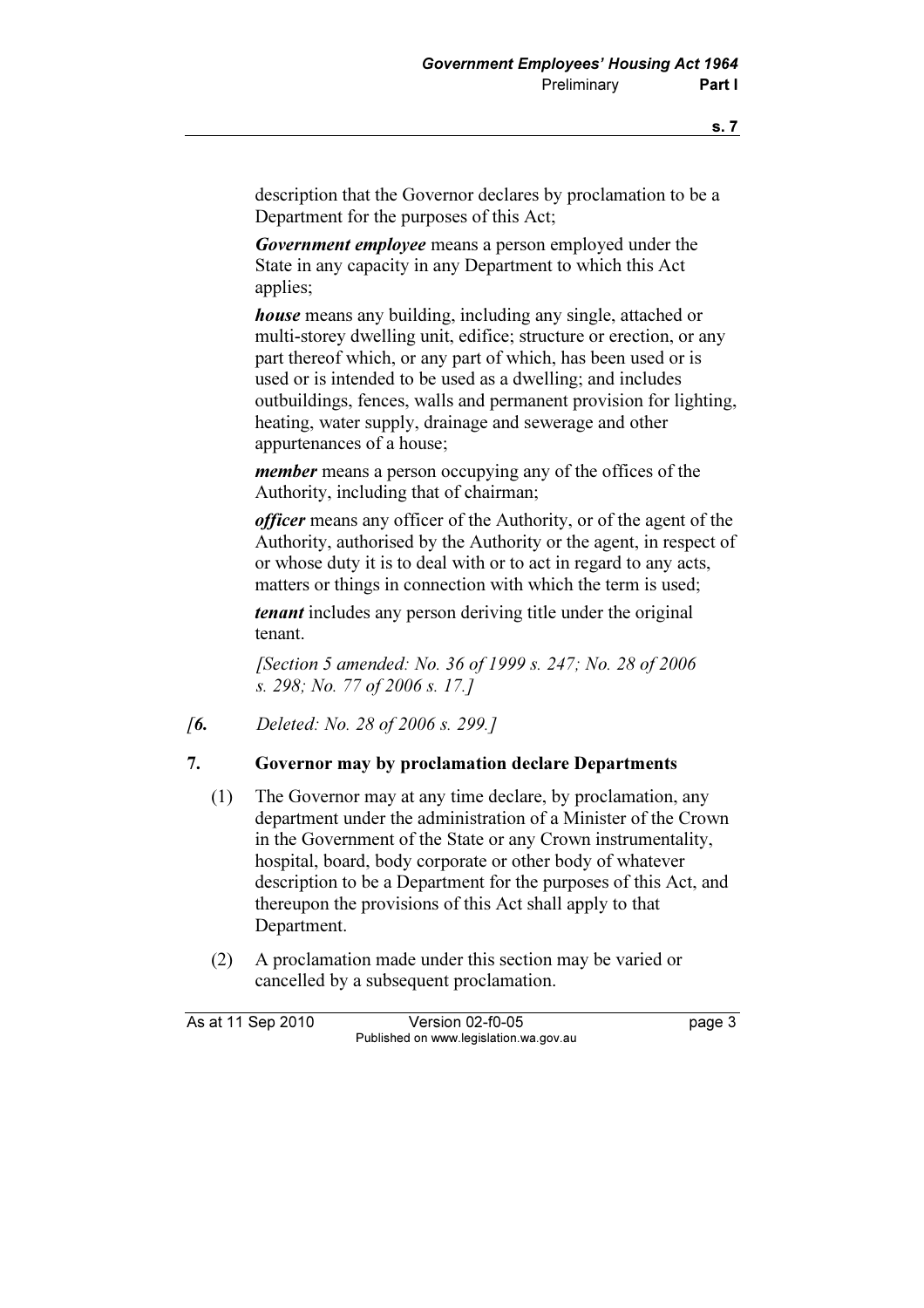[Part II (s. 8-15) deleted: No. 28 of 2006 s. 300.]

page 4 Version 02-f0-05 As at 11 Sep 2010 Published on www.legislation.wa.gov.au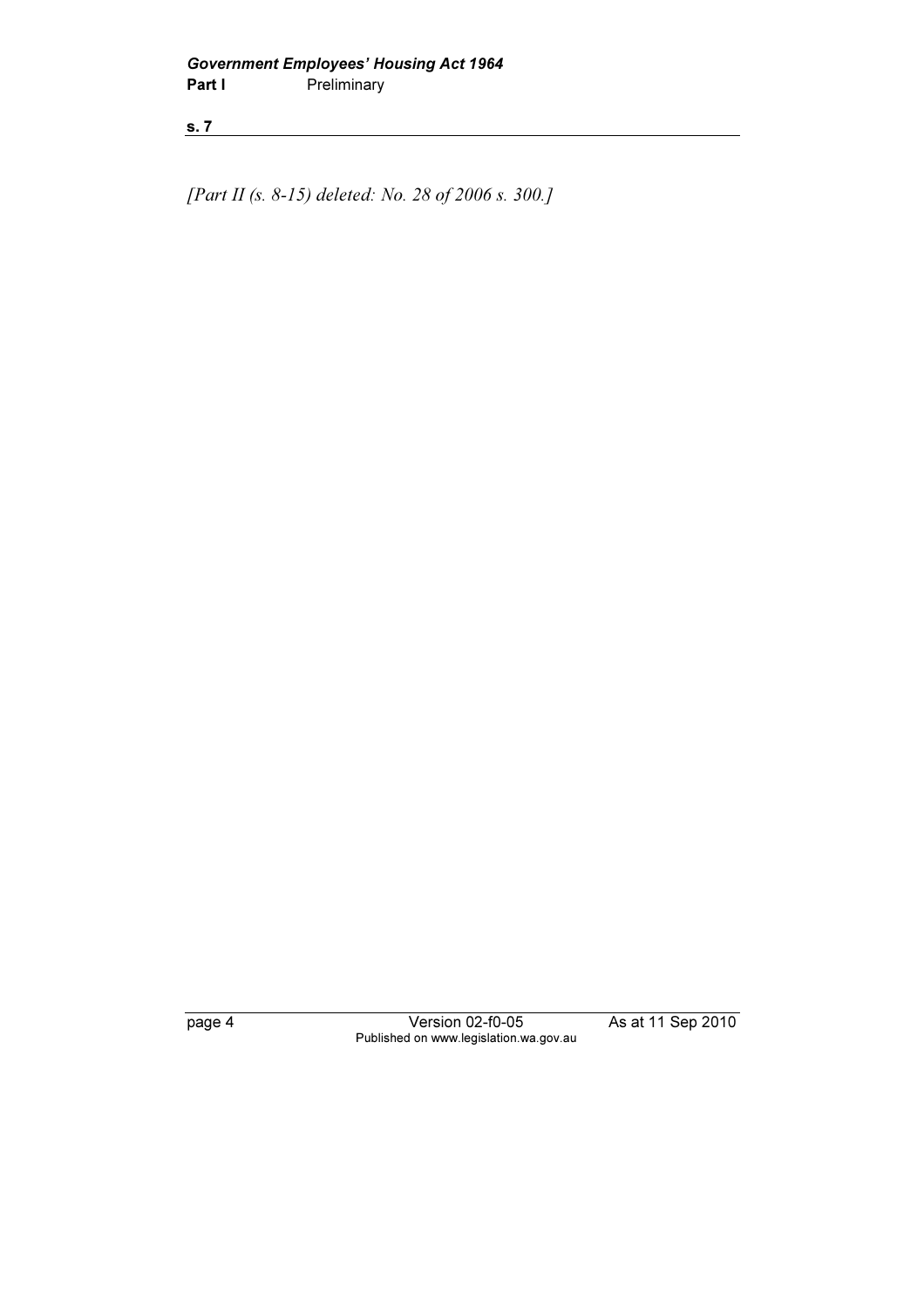# Part III — Administration

## 16. Function of Authority

 Subject to the provisions of this Act, the function of the Authority is to provide adequate and suitable housing accommodation within the State for Government employees, and for the purpose of carrying out that function, the powers of the Authority include —

- (a) purchasing, contracting for the use of, or otherwise acquiring (other than by compulsory acquisition) any land or houses;
- (b) the erection of houses on land acquired by the Authority;
- (c) letting or disposing of houses or land owned by or under the control of the Authority; and
- (d) doing such other things as under this Act are required or permitted to be done by the Authority.

## 17. Transfer to Authority of land and houses

- (1) Forthwith upon the coming into operation of this Act, and upon the date of proclamation in the case of a Department proclaimed pursuant to section 7, all land, houses and improvements vested in or under the management or control of any Department for providing housing accommodation of Government employees, and all powers, authorities, rights, title, interest and obligation in the same or with respect thereto, shall by virtue of this Act and without any transfer or assignment whatever pass to and become vested in and imposed upon the Authority and be divested and discharged from that Department.
- (2) Notwithstanding the provisions of subsection (1), the Authority may refuse to take over, accept or have vested in it any land or house referred to in that subsection in any case where such taking over, acceptance or vesting of that land or house would in the opinion of the Authority impose or be likely to impose upon

As at 11 Sep 2010 Version 02-f0-05 **page 5** Published on www.legislation.wa.gov.au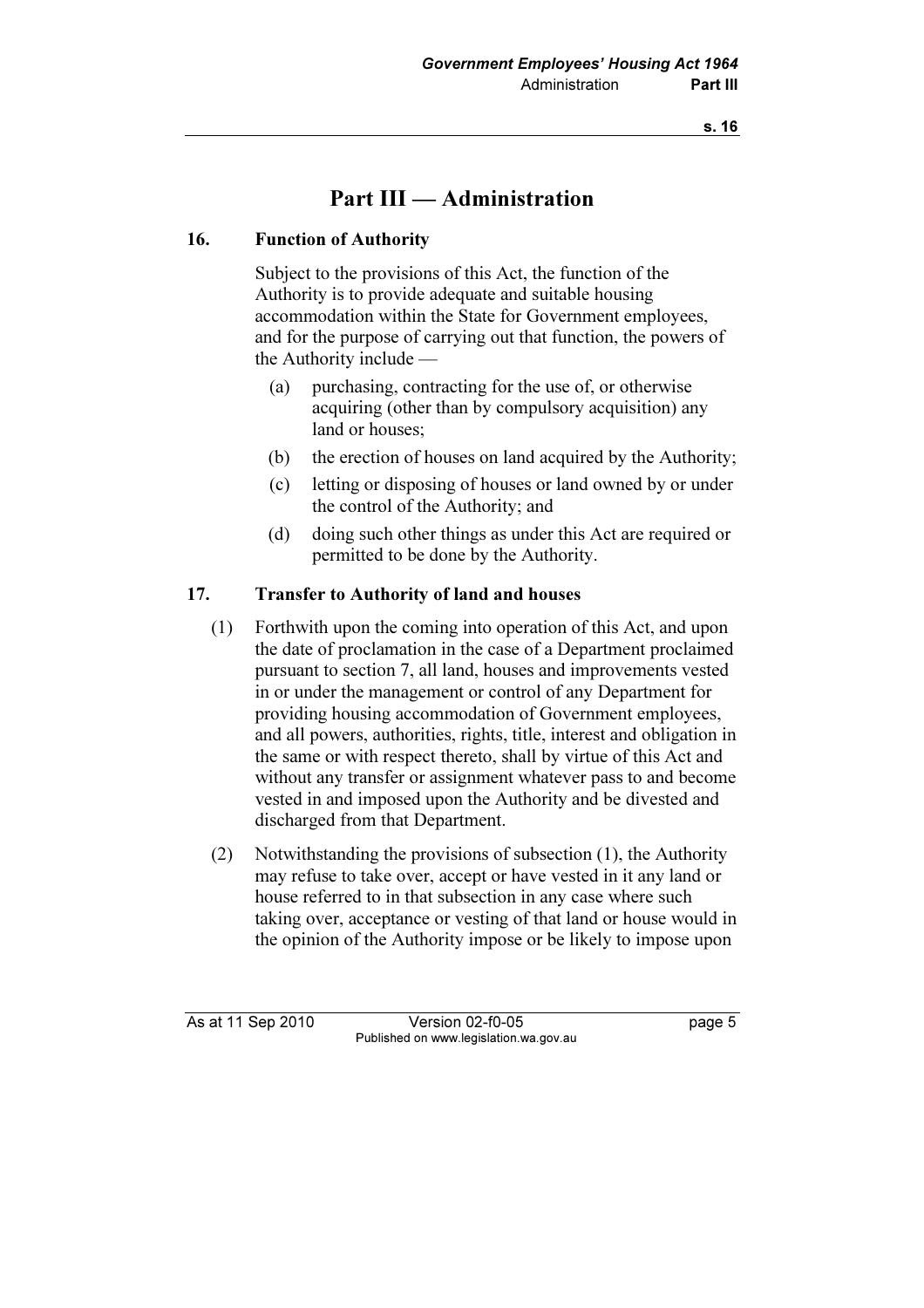it an obligation or duty, whether financial or otherwise, which the Authority considers it should not undertake or accept.

#### 18. Application may be made for houses for Department

- (1) The chief executive officer of a Department may in any case where he is of opinion that houses are required for Government employees apply to the Authority for the allocation to his Department of houses owned or controlled by the Authority.
- (2) The Authority shall have regard to the submissions of the chief executive officer of a Department set forth in his application under this section and if satisfied that his Department requires houses for Government employees may allocate such houses as it thinks fit for occupation by those employees.
- (3) For the purpose of exercising its duties under this section the Authority has power and authority —
	- (a) to inquire into and consider applications under this section;
	- (b) to require any further or other information in respect of any application;
	- (c) to approve of any application, either wholly or in part;
	- (d) to refuse any application.
- (4) Except in so far as the Authority is required under this Act, or under the terms of any agreement relating to any house taken over by the Authority under this Act, to provide a house for any Government employee, the Authority is not required to provide a house for any Government employee and may let any house to a person other than such an employee at such rent and upon such terms and conditions as it thinks fit.

[Section 18 amended: No. 28 of 2006 s. 301.]

page 6 Version 02-f0-05 As at 11 Sep 2010 Published on www.legislation.wa.gov.au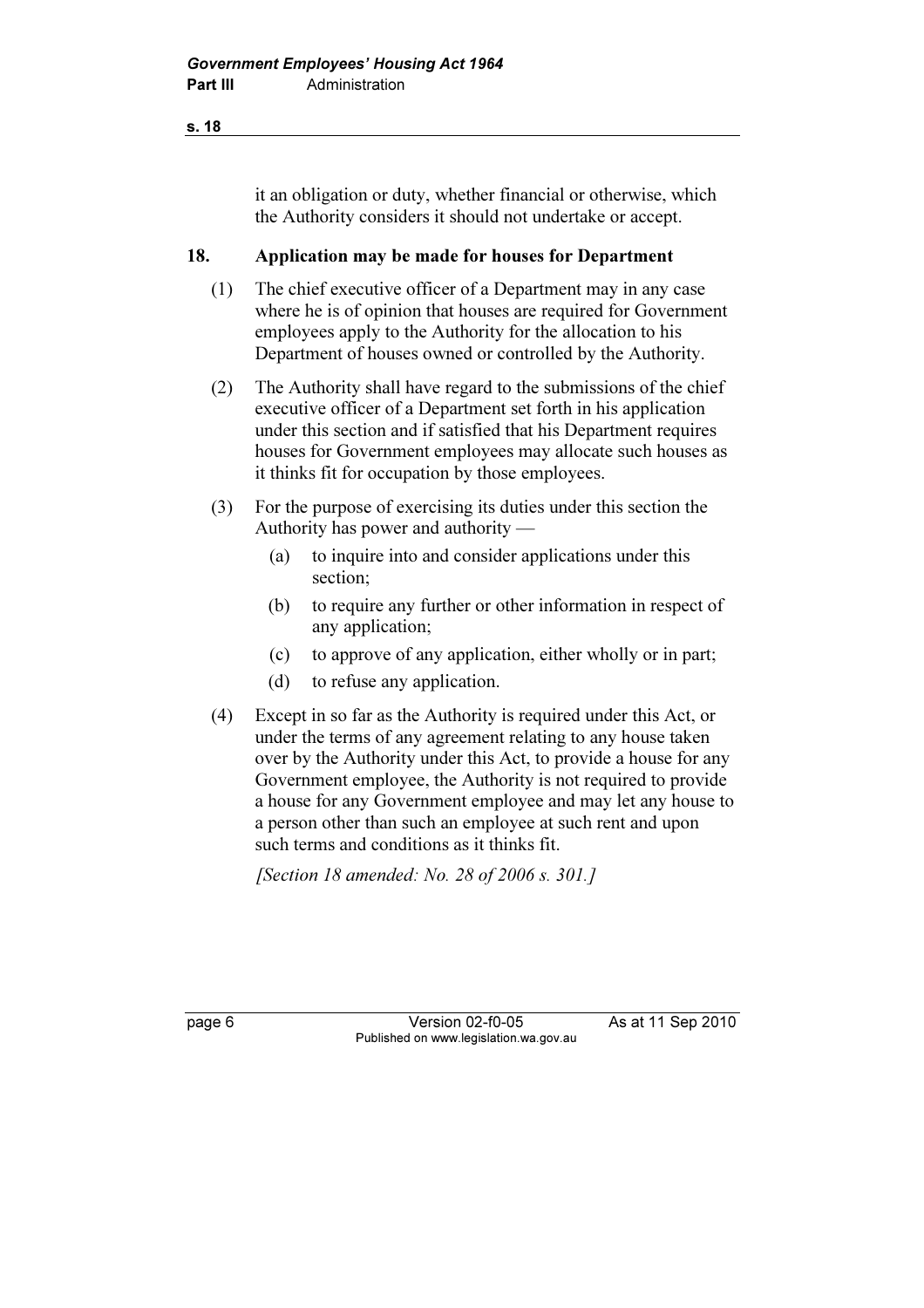#### 19. Powers of Authority

 Subject to this Act, the Authority has and may exercise the following powers, in addition to any other powers conferred on the Authority by this or any other Act —

- (a) subject to the provisions of the Planning and Development Act 2005, to plan and subdivide any land acquired by the Authority under this Act;
- (b) to lay out and construct as streets any land so acquired by the Authority or any part of that land and to expend moneys on works and operations necessary or deemed necessary for the purpose of tendering that land suitable for housing;
- (c) to let or lease or dispose of any land, whether improved or unimproved, for any one or more of the purposes of this Act, or if satisfied that any land vested in it under this Act is not immediately required for the purposes of this Act, to lease or dispose of that land at such price and on such terms and conditions as the Authority thinks fit;
- (d) to erect, or cause to be elected, on lands vested in the Authority houses for letting to Government employees in accordance with the provisions of this Act, or to convert any buildings or erections into houses;
- (e) to maintain, alter, enlarge, repair and carry out any improvements to, and generally to control and manage, houses and other buildings and the land upon which they are situated;
- (f) to exchange, upon such terms and conditions and subject to such restrictions, exceptions and reservations as the Authority thinks fit, any unimproved land of the Authority for any other land, and to give or receive consideration for equality of exchange;
- (g) to enter into arrangements and agreements with any Department or any Crown instrumentality in regard to the building, maintenance, management, letting or renting of houses; or to any service or thing available

As at 11 Sep 2010 Version 02-f0-05 Page 7 Published on www.legislation.wa.gov.au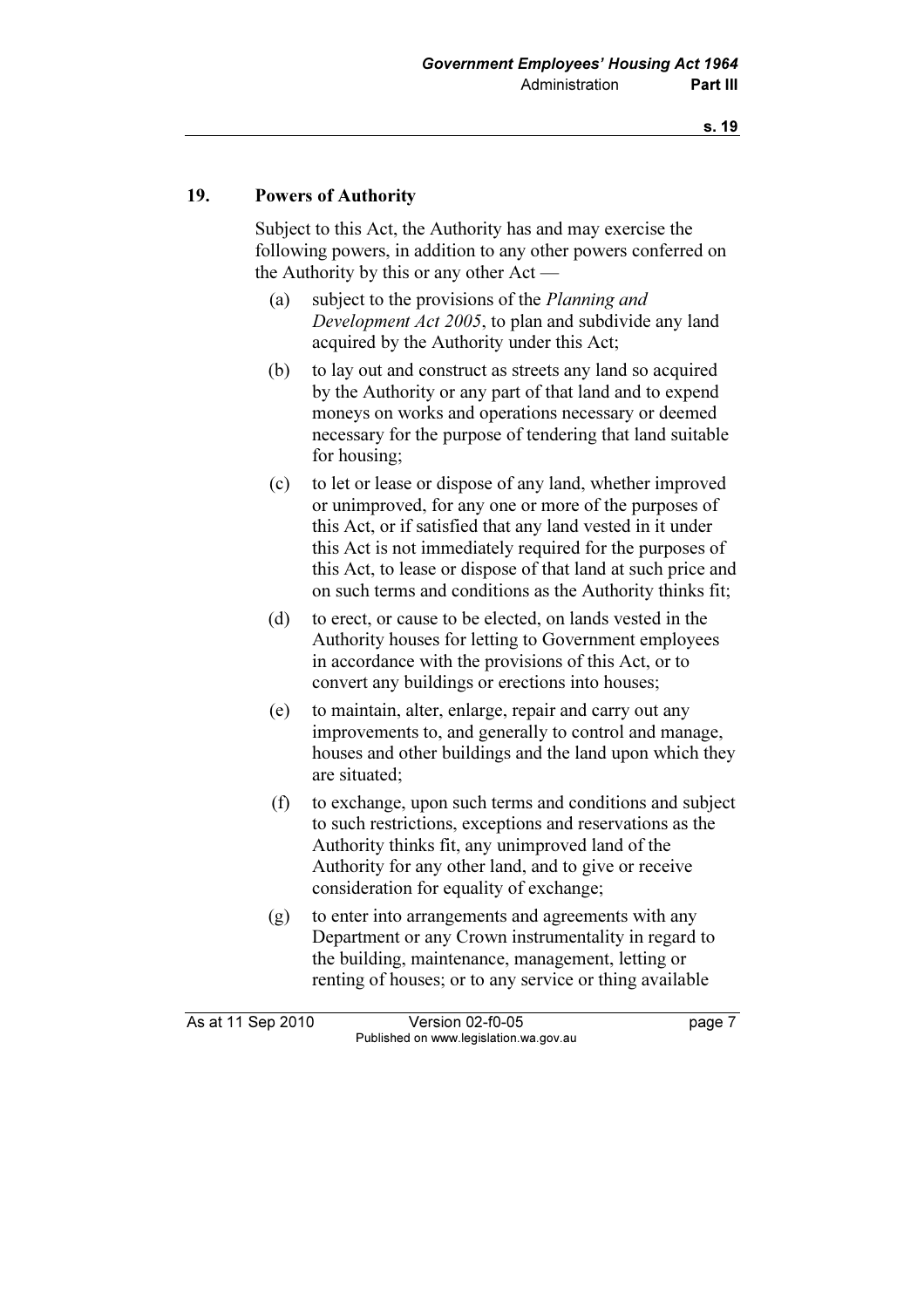from any Department and make such recoup of cost of services as may be arranged;

- (h) notwithstanding the provisions of any Act or any regulations made under any Act, to determine and fix, upon such basis or formula as may be prescribed, rents payable and conditions of tenancy in respect of houses let to tenants pursuant to this Act, and to assess and reassess such rents at periods not exceeding 3 years or whenever any house becomes vacant, regard being had to the age, type of construction, design, condition and available amenities, or any other matter that the Authority may deem relevant;
- (i) to make or cause to be made any inquiry, investigation or report required by this Act or that the Authority thinks necessary or expedient to make;
- (j) to undertake and carry out all other matters connected with this Act generally.

[Section 19 amended: No. 62 of 1987 s. 7; No. 1 of 1995 s. 24; No. 38 of 2005 s. 15; No. 28 of 2006 s. 302.]

## 20. Power to accept gifts

- (1) For the purposes of this Act, the Authority may
	- (a) accept any absolute gift, devise or bequest of real or personal property; or
	- (b) with the consent of the Minister, accept any gift, devise or bequest of real or personal property subject to any trust the objects of which are not substantially different from those for which the Authority is established, and carry out and give effect to the objects of any such trust.
- (2) If the Authority receives any gift, devise or bequest for the purpose of assisting it to provide houses for Government employees and that gift, devise or bequest is subject to any trust, condition or stipulation which cannot by reason of any other provision of this Act be given effect to, the Authority may,

page 8 Version 02-f0-05 As at 11 Sep 2010 Published on www.legislation.wa.gov.au

s. 20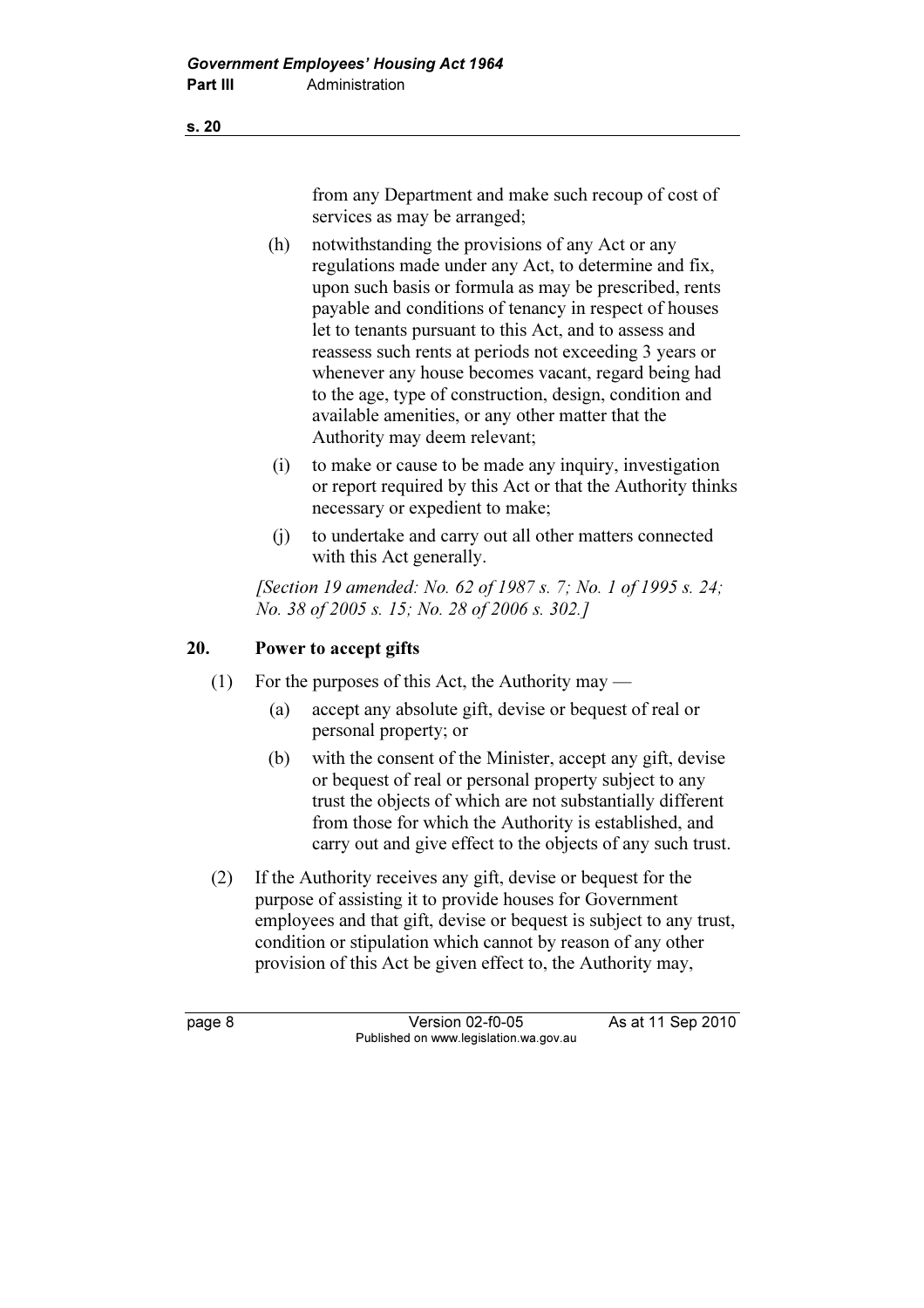notwithstanding that provision, give effect to the trust, condition or stipulation if it is otherwise in accordance with law.

 (3) No duty under the Duties Act 2008, probate or estate or succession duty shall be payable on any property given, devised or bequeathed to the Authority.

[Section 20 amended: No. 12 of 2008 s. 52.]

[21. Deleted: No. 28 of 2006 s. 303.]

As at 11 Sep 2010 Version 02-f0-05 page 9 Published on www.legislation.wa.gov.au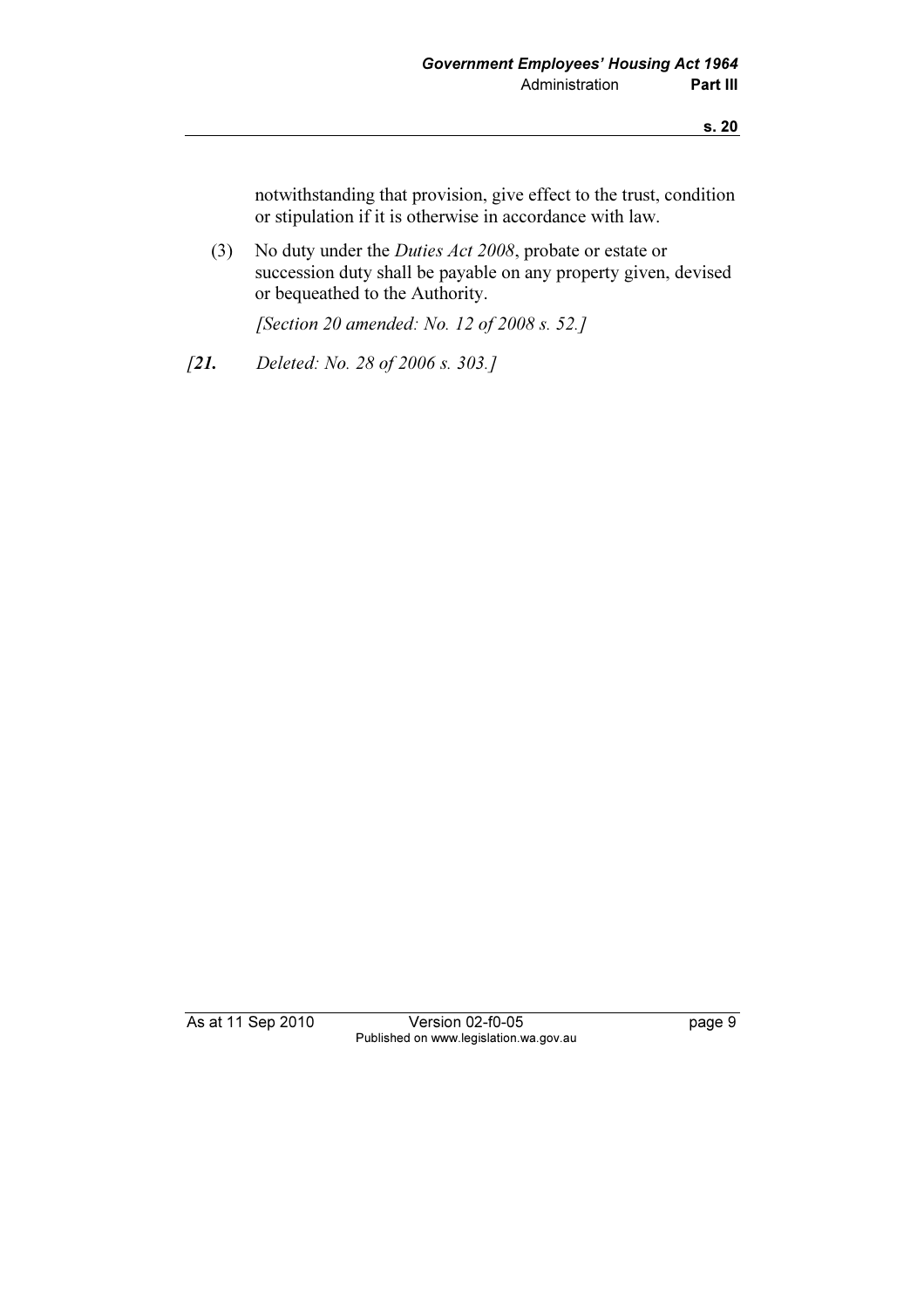# Part IV — Finance

#### 22. Power to borrow money

- (1) The Authority has power to borrow money upon the guarantee of the Treasurer of the State for the purposes of carrying out its functions and powers under this Act.
- (2) The Authority is authorised with the prior approval in writing of the Treasurer to borrow money upon such terms and conditions only as the Treasurer approves.
- (3) The Treasurer is hereby authorised to so approve and to give the guarantee referred to in subsection (1), including the guarantee of interest, for and on behalf of the Crown in right of the State.
- (4) Before a guarantee is given by the Treasurer under this section, the Authority shall give to the Treasurer such security as the Treasurer may require, and shall execute all such instruments as may be necessary for that purpose.
- (5) The Authority shall apply and use all moneys borrowed under the power conferred by this section for the purposes of carrying this Act into effect.

## 23. Funds of Authority

 The funds available for the purpose of enabling the Authority to carry out its functions and powers under this Act consist of —

- (a) moneys from time to time appropriated by Parliament;
- (b) moneys borrowed by the Authority under the powers conferred by this Act;
- (c) moneys from time to time received by the Authority from rents derived from letting houses and from the disposal of houses and land pursuant to the provisions of this Act;
- (d) moneys received by way of gifts or legacies for the general purposes of this Act; and

page 10 Version 02-f0-05 As at 11 Sep 2010 Published on www.legislation.wa.gov.au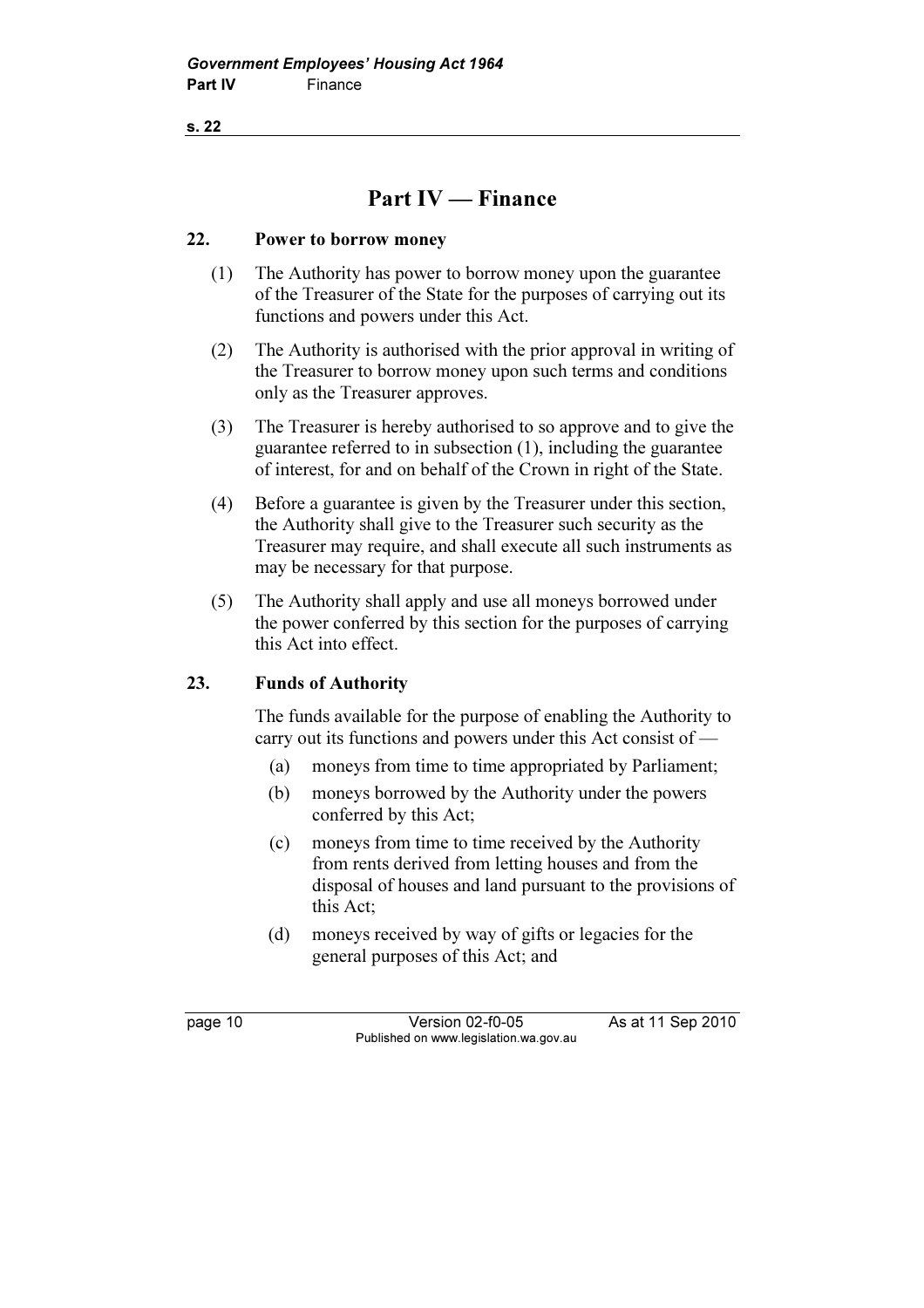(e) moneys received by the Authority in any manner and from any source as part of its general revenue, including short term borrowings and temporary advances.

[Section 23 amended: No. 28 of 2006 s. 304.]

#### 24. Establishment of Government Employees' Housing Fund

- (1) An agency special purpose account called the Government Employees' Housing Authority Account is established under section 16 of the Financial Management Act 2006.
- (1a) All moneys received by or for the Authority are to be credited to the Account, and all costs of operation and administration of this Act are to be charged to the Account.
- (2) The Account shall be controlled by the Authority and may be operated upon for the purposes in such manner as the Treasurer approves from time to time.
- (3) The expenses incurred by the Authority in carrying out its functions and exercising its powers under this Act and generally in administering this Act shall be charged to the Account, and such expenses shall include interest on and contributions to the sinking fund for the redemption of moneys appropriated by Parliament to the purposes of this Act and moneys borrowed by the Authority under the provisions of this Act.
- $(4)$  deleted]
- (5) Any moneys standing to the credit of the Account may, until required for the purposes of this Act, be temporarily invested at the request of the Authority by the Treasurer in any securities approved by the Treasurer, and all interest derived from the investment shall be credited to the Account.

[Section 24 amended: No. 98 of 1985 s. 3; No. 49 of 1996 s. 64; No. 28 of 2006 s. 305; Correction to reprint in Gazette 9 May 2003 p. 1619; No. 77 of 2006 s. 17.]

As at 11 Sep 2010 Version 02-f0-05 Page 11 Published on www.legislation.wa.gov.au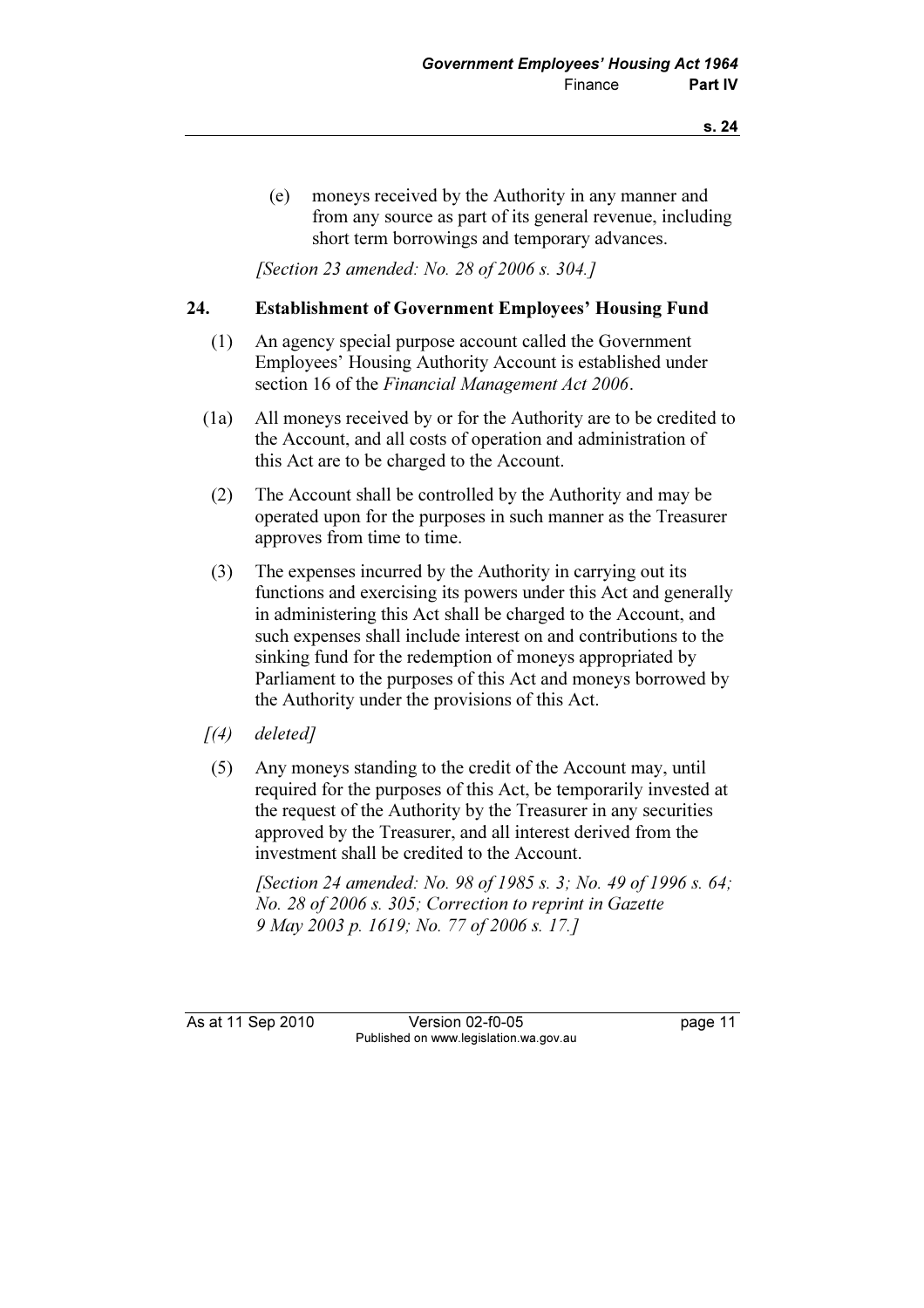## Part V — Miscellaneous

- [25. Deleted: No. 28 of 2006 s. 306.]
- [26. Deleted: No. 98 of 1985 s. 3.]

#### 27. Exemption from personal liability

 A person who is or has been a member of the Authority, or an officer or agent of the Authority, or who otherwise carries out or exercises or has carried out or exercised any function or power conferred or any duty imposed by this Act, is not personally liable for anything done or omitted in good faith in or in connection with the exercise or purported exercise of any function or power conferred, or the carrying out of any duty imposed, by this Act.

#### 28. Determination of tenancy

- (1) The Authority may determine the tenancy of any premises let pursuant to the provisions of this Act in any case where the tenant —
	- (a) makes default in payment of any instalment of rent for 14 days after the day upon which that instalment became due;
	- (b) fails or neglects to comply with any of his covenants or conditions under the tenancy agreement and such default continues for 14 days;
	- (c) ceases to be an employee in a Department; or
	- (d) is an owner, or the spouse or de facto partner of an owner, of land where, in the opinion of the Authority, that tenant might reasonably reside.
- (2) Where the Authority determines a tenancy pursuant to this section, it may give notice in writing to the tenant requiring him to vacate the premises or before a date specified in the notice, and if the tenant fails to vacate the premises on or before the date so specified, any court of summary jurisdiction may upon

page 12 Version 02-f0-05 As at 11 Sep 2010 Published on www.legislation.wa.gov.au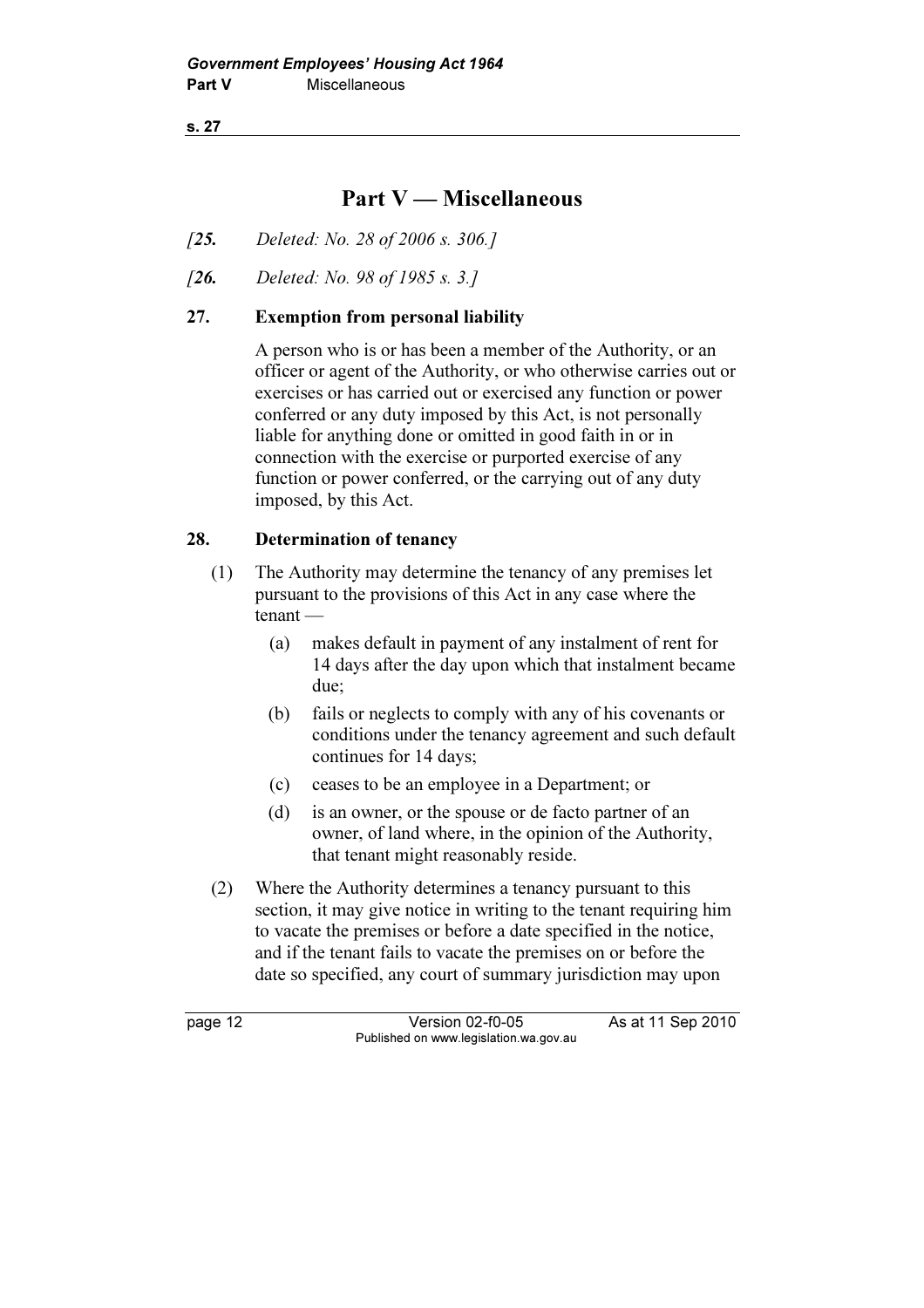application made by the Authority or its agent issue a warrant in the prescribed form directed to such person as the court thinks fit requiring that person, within a period to be specified in the warrant, to enter (if need be by force) upon the premises the subject of the tenancy and give possession thereof to the Authority.

- (3) A warrant to a person to give possession of premises under this section shall justify the person named in the warrant in entering upon the premises with such assistance as he thinks necessary, and in giving possession accordingly.
- (4) For the purpose of subsection  $(1)(d)$  owner, in relation to any land, means —
	- (a) a person authorised by the Crown to occupy land vested in the Crown pursuant to any lease, licence, concession or any other arrangement;
	- (b) a person entitled to the use, occupation and enjoyment of land of which a corporation is the registered proprietor in fee simple, or a specific part of that land, by virtue of a shareholding in that corporation held by that person expressly conferring that entitlement;
	- (c) a person entitled to  $-$ 
		- (i) receive the rent of the land;
		- (ii) receive the rent of the land if the land were let at a rent; or
		- (iii) possession of the land for the time being as a beneficiary under a deceased estate or as a life tenant;
		- or
	- (d) a person who has agreed to purchase the land under a contract of sale, notwithstanding that title to that land has not passed to that person from the vendor.

 [Section 28 amended: No. 62 of 1987 s. 8; No. 28 of 2003 s. 71.]

As at 11 Sep 2010 Version 02-f0-05 Page 13 Published on www.legislation.wa.gov.au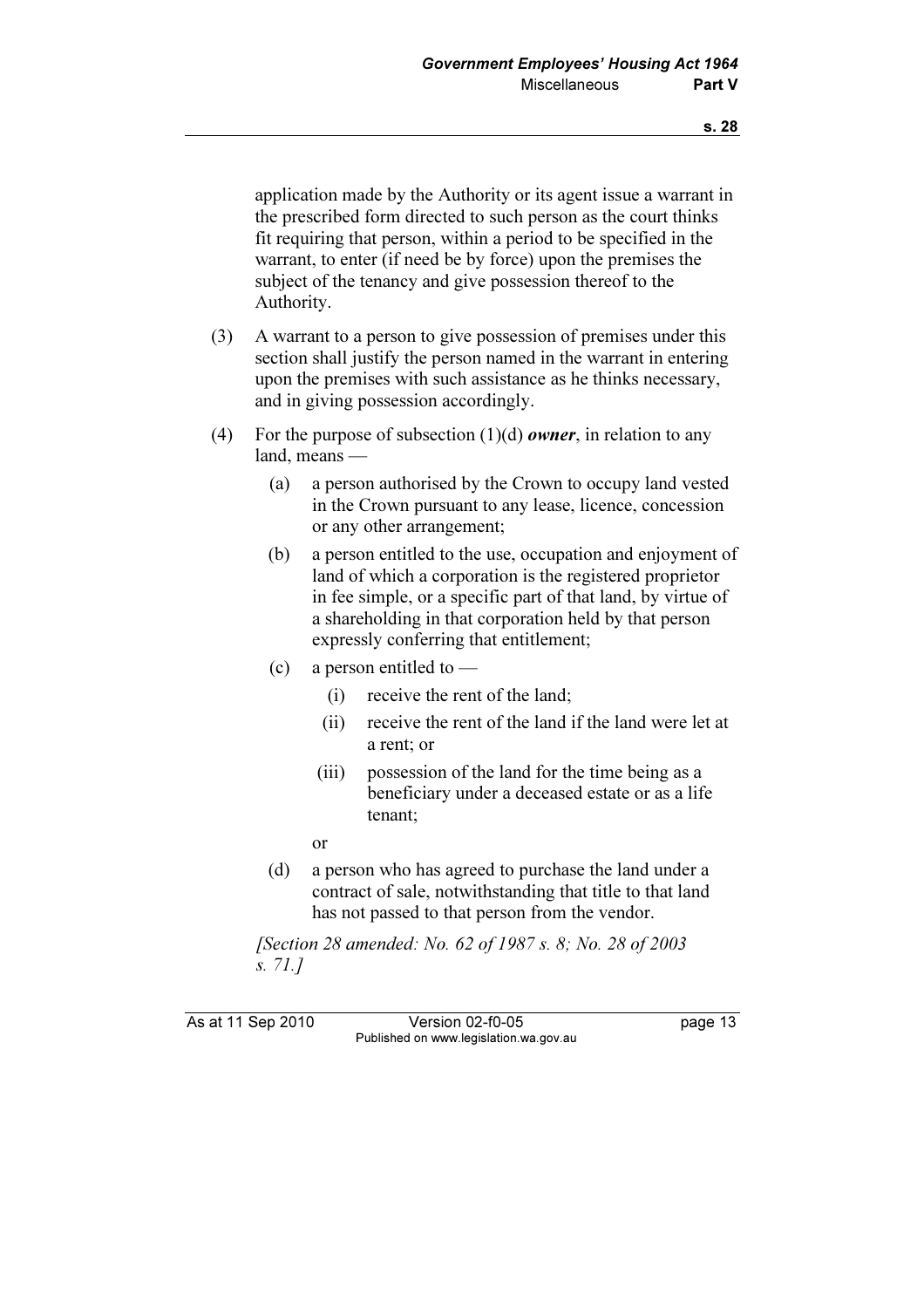#### 29. Regulations

- (1) The Governor may make regulations, not inconsistent with this Act, prescribing all matters that by this Act are contemplated, required or permitted to be prescribed or that may in his opinion be necessary or expedient to be prescribed for enabling the functions of the Authority to be carried out, or for carrying out or giving effect to the objects and purposes of this Act.
- (2) Regulations made under this Act may impose a fine of \$40 for the breach of any regulation.

[Section 29 amended: No. 113 of 1965 s. 8(1).]

## 30. Review of Act

- (1) As soon as practicable after 1 July 1992, and every 5 years thereafter, the Minister shall cause an investigation and review to be conducted, and a report to be prepared, as to the need for this Act to continue in operation.
- (2) The Minister shall cause a copy of the report prepared for the purposes of subsection (1) to be laid before each House of Parliament as soon as practicable after it is completed.

[Section 30 inserted: No. 62 of 1987 s. 9.]

page 14 Version 02-f0-05 As at 11 Sep 2010 Published on www.legislation.wa.gov.au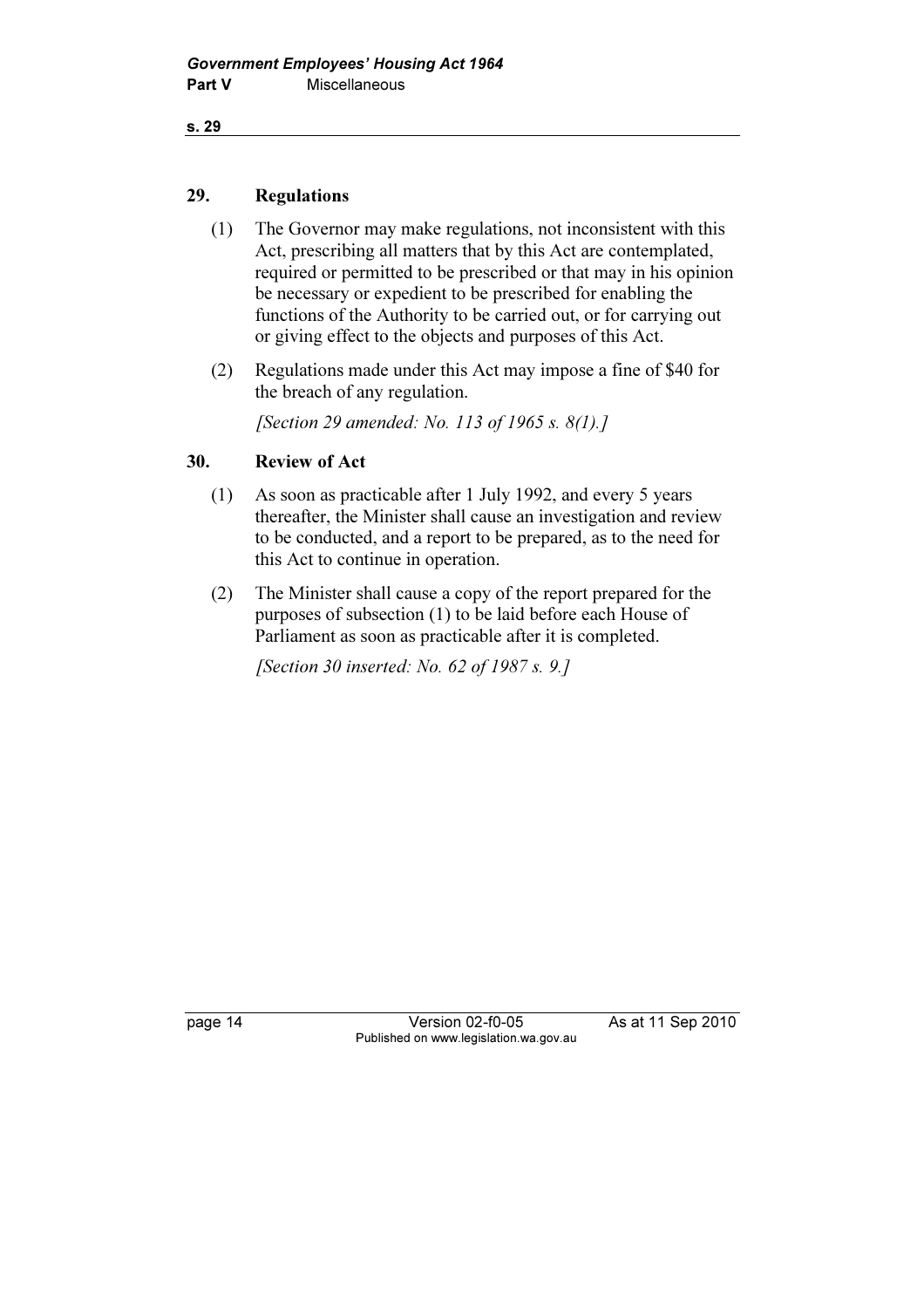#### **Notes**

1 This is a compilation of the Government Employees' Housing Act 1964 and includes the amendments made by the other written laws referred to in the following table. The table also contains information about any reprint.

| <b>Compilation table</b> |  |  |  |
|--------------------------|--|--|--|
|--------------------------|--|--|--|

| <b>Short title</b>                                                      | <b>Number</b><br>and year             | <b>Assent</b> | Commencement                                                                                                   |
|-------------------------------------------------------------------------|---------------------------------------|---------------|----------------------------------------------------------------------------------------------------------------|
| Government Employees'<br>Housing Act 1964                               | 95 of 1964<br>(13 Eliz. II<br>No. 95) | 14 Dec 1964   | 2 Aug 1965 (see s. 2 and<br>Gazette 23 Jul 1965 p. 2133)                                                       |
| Decimal Currency<br>Act 1965                                            | 113 of 1965                           | 21 Dec 1965   | Act other than s. 4-9:<br>21 Dec 1965 (see s. 2(1));<br>s. 4-9: 14 Feb 1966 (see s. 2(2))                      |
| Government Employees'<br>Housing Act Amendment<br>Act 1973              | 3 of 1973                             |               | 21 May 1973 21 May 1973                                                                                        |
| Acts Amendment<br>(Financial Administration<br>and Audit) Act 1985 s. 3 | 98 of 1985                            | 4 Dec 1985    | 1 Jul 1986 (see s. 2 and Gazette<br>30 Jun 1986 p. 2255)                                                       |
| Government Employees'<br>Housing Amendment<br>Act $1987^2$              | 62 of 1987                            | 13 Nov 1987   | Act other than s. 4-6: 13 Nov<br>1987:<br>s. 4-6: 22 Apr 1988 (see s. 2<br>and Gazette 22 Apr 1988<br>p. 1219) |
| <b>Acts Amendment (Public</b><br>Sector Management)<br>Act 1994 s. 19   | 32 of 1994                            | 29 Jun 1994   | 1 Oct 1994 (see s. 2 and<br>Gazette 30 Sep 1994 p. 4948)                                                       |
| <b>Industrial Legislation</b><br>Amendment Act 1995 s. 24               | 1 of 1995                             | 9 May 1995    | 9 May 1995 (see s. 2)                                                                                          |
| <b>Education Amendment</b><br>Act 1996 s. 16(5)                         | 22 of 1996                            | 11 Jul 1996   | 11 Jul 1996 (see s. $2(1)$ )                                                                                   |
| <b>Financial Legislation</b><br>Amendment Act 1996 s. 64                | 49 of 1996                            | 25 Oct 1996   | 25 Oct 1996 (see s. $2(1)$ )                                                                                   |
| Statutes (Repeals and<br>Minor Amendments)<br>Act (No. 2) 1998 s. 76    | 10 of 1998                            | 30 Apr 1998   | 30 Apr 1998 (see s. $2(1)$ )                                                                                   |
| <b>School Education</b><br>Act 1999 s. 247                              | 36 of 1999                            | 2 Nov 1999    | 1 Jan 2001 (see s. 2 and Gazette<br>29 Dec 2000 p. 7904)                                                       |

As at 11 Sep 2010 Version 02-f0-05 page 15 Published on www.legislation.wa.gov.au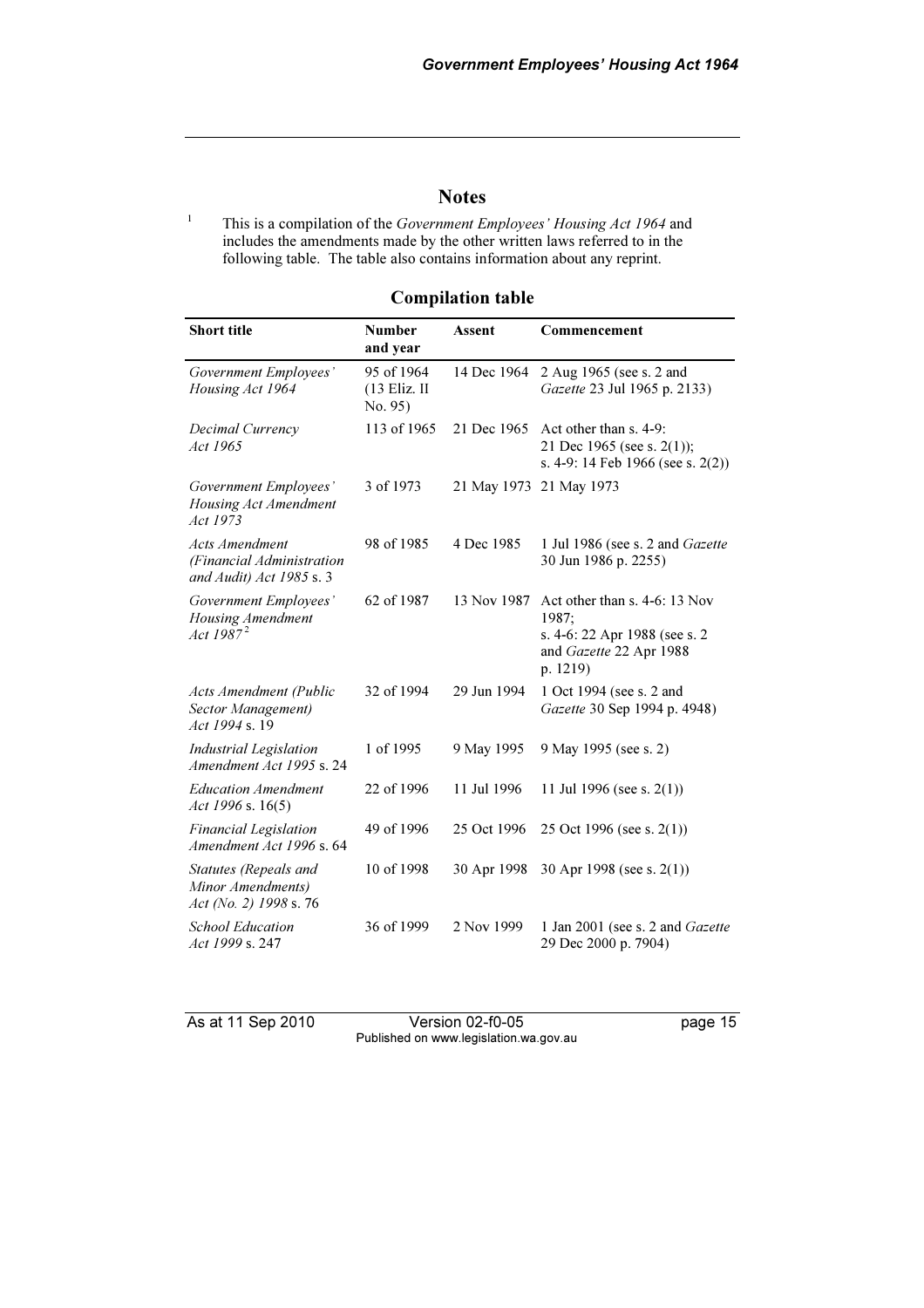| <b>Short title</b>                                                                                                                                                                                       | <b>Number</b><br>and year | Assent      | Commencement                                                         |  |  |  |
|----------------------------------------------------------------------------------------------------------------------------------------------------------------------------------------------------------|---------------------------|-------------|----------------------------------------------------------------------|--|--|--|
| Reprint of the Government Employees' Housing Act 1964 as at 8 Dec 2000<br>(includes amendments listed above except those in the School Education Act 1999)<br>(correction in Gazette 9 May 2003 p. 1619) |                           |             |                                                                      |  |  |  |
| <b>Acts Amendment (Equality</b><br>of Status) Act 2003 Pt. 25                                                                                                                                            | 28 of 2003                |             | 22 May 2003 1 Jul 2003 (see s. 2 and Gazette<br>30 Jun 2003 p. 2579) |  |  |  |
| Planning and<br>Development<br>(Consequential and<br><b>Transitional Provisions</b> )<br>$Act\,2005\,$ s. 15                                                                                             | 38 of 2005                | 12 Dec 2005 | 9 Apr 2006 (see s. 2 and<br>Gazette 21 Mar 2006 p. 1078)             |  |  |  |
| Machinery of Government<br>(Miscellaneous<br>Amendments) Act 2006<br>Pt. 10 Div. $2^3$                                                                                                                   | 28 of 2006                | 26 Jun 2006 | 1 Jul 2006 (see s. 2 and <i>Gazette</i><br>27 Jun 2006 p. 2347)      |  |  |  |
| Reprint 2: The Government Employees' Housing Act 1964 as at 13 Oct 2006<br>(includes amendments listed above)                                                                                            |                           |             |                                                                      |  |  |  |
| <b>Financial Legislation</b><br>Amendment and Repeal<br>Act 2006 s. 17 <sup>4</sup>                                                                                                                      | 77 of 2006                | 21 Dec 2006 | 1 Feb 2007 (see s. 2 and<br><i>Gazette</i> 19 Jan 2007 p. 137)       |  |  |  |
| Duties Legislation<br>Amendment Act 2008 s. 52                                                                                                                                                           | 12 of 2008                | 14 Apr 2008 | 1 Jul 2008 (see s. $2(d)$ )                                          |  |  |  |
| Standardisation of<br>Formatting Act 2010<br>s. $43(3)$                                                                                                                                                  | 19 of 2010                | 28 Jun 2010 | 11 Sep 2010 (see s. 2(b) and<br>Gazette 10 Sep 2010 p. 4341)         |  |  |  |

2 The Government Employees' Housing Amendment Act 1987 s. 4(2) reads as follows:

 $\zeta\,\zeta$ 

 (2) The appointment of the holder of an office specified in section 8(2) of the principal Act as in force immediately before the coming into operation of this section is hereby determined.

3 The Machinery of Government (Miscellaneous Amendments) Act 2006 Pt. 10 Div. 6 reads as follows:

page 16 Version 02-f0-05 As at 11 Sep 2010 Published on www.legislation.wa.gov.au

".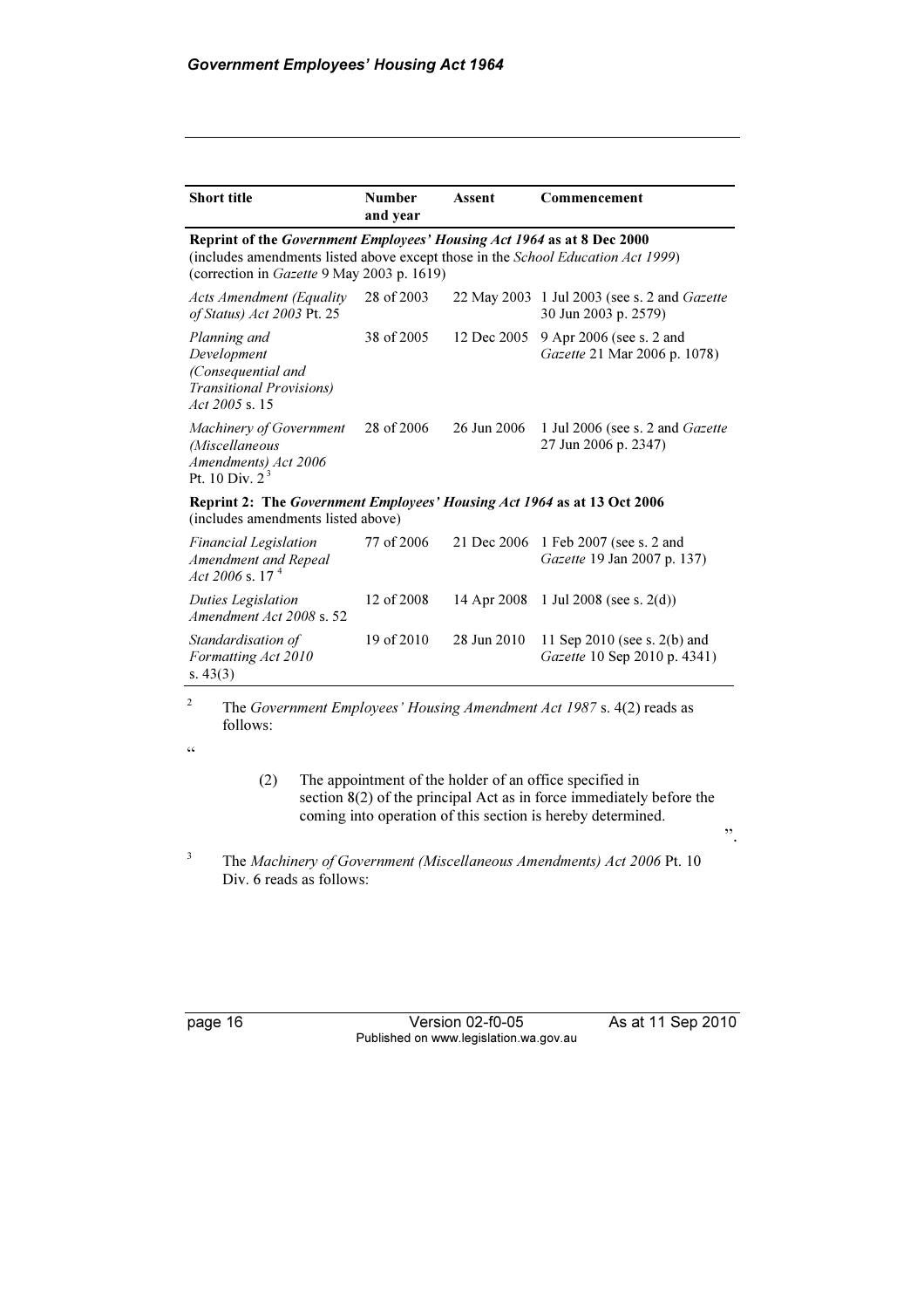#### Division 6 — Transitional matters

#### 336. Financial reporting

 $\epsilon$ 

- (1) Despite the continuation of the former bodies as part of the Housing Authority, section 65A of the Financial Administration and Audit Act 1985 applies in relation to the preparation and submission of a final report in respect of the former body as if —
	- (a) at commencement, it were abolished;
	- (b) references in that section to a department were references to the former body; and
	- (c) references in that section to provisions of sections 62 to 65 of the Financial Administration and Audit Act 1985 were references to the equivalent provisions of sections 66 to 70 of that Act,

except that —

- (d) the period to which the final report is to relate is the final period; and
- (e) the references in sections  $66(1)$ ,  $68$  and  $70(1)$  to the end of the financial year are to be read as references to the end of the final period.
- (2) If at commencement, any duty imposed by Part II Division 14 of the Financial Administration and Audit Act 1985 on the accountable authority of the former body has not been complied with in relation to the former body for any financial year that expired before commencement, that duty subsists and is to be performed by the reporting officer as if the reporting officer were the accountable authority.
- (3) The time within which the reporting officer is to perform a duty referred to in subsection (2) is extended until the end of the day that is 2 months after the day on which the reporting officer is appointed, but this subsection does not prevent the time from being extended again under section 70 of the Financial Administration and Audit Act 1985.
- (4) The Housing Authority is to give the reporting officer access to all records necessary for the purposes of this section.
- (5) In this section —

final period means the period starting at the beginning of the 1 July immediately before commencement and ending immediately before commencement;

As at 11 Sep 2010 Version 02-f0-05 Page 17 Published on www.legislation.wa.gov.au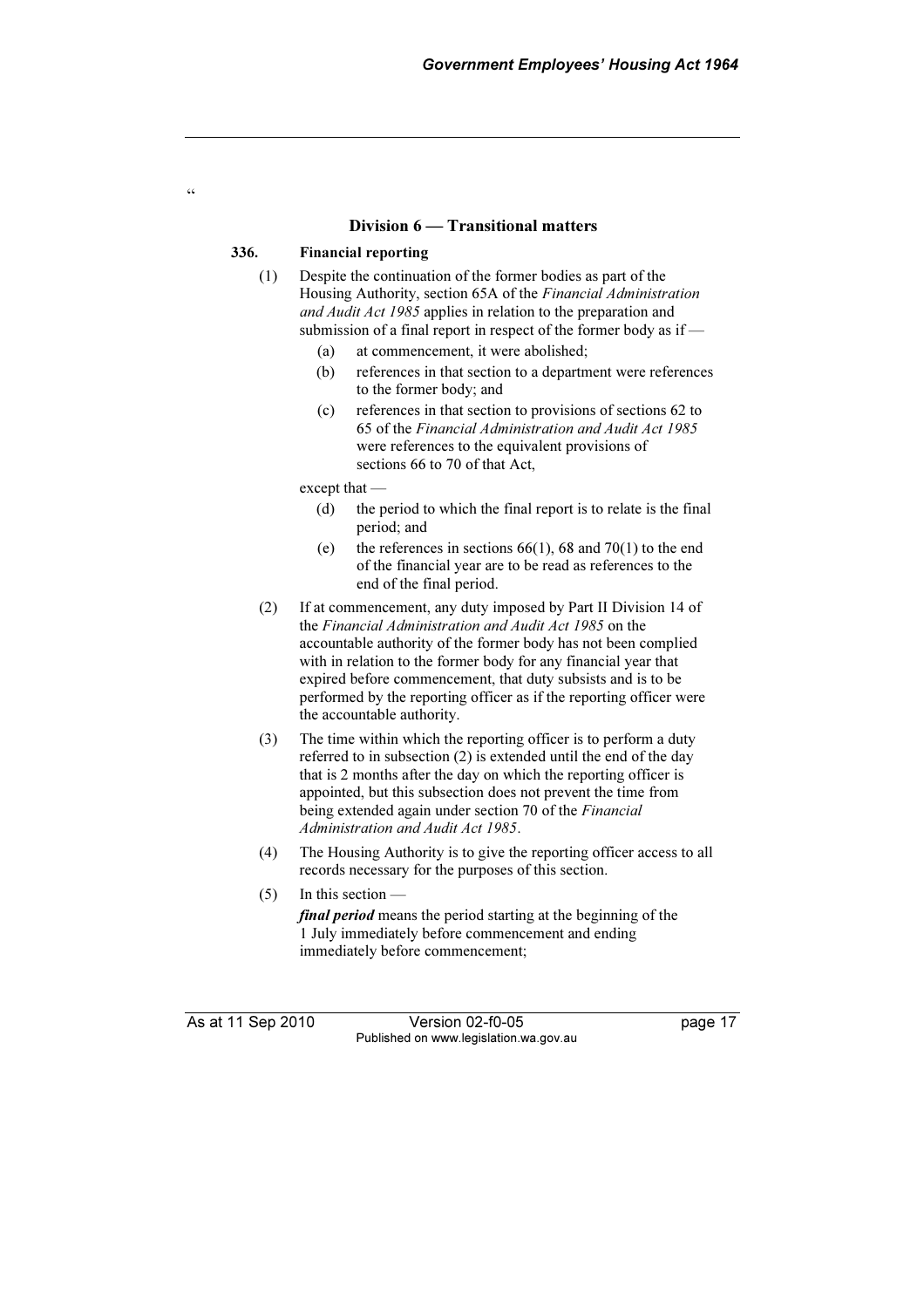reporting officer means the person appointed under section 65A(2) of the Financial Administration and Audit Act 1985 as applied because of subsection (1).

#### 337. References to former bodies

 After commencement, a reference to the former body in an instrument or other document is to be taken to be a reference to the Housing Authority unless the contrary intention appears or the context otherwise requires.

#### 338. Government Employees' Housing Act 1964

- (1) The Government Employees' Housing Fund referred to in section 24(1) of the Government Employees' Housing Act 1964 as in force after commencement is a continuation of the Government Employees' Housing Authority Fund referred to in that section as in force before commencement.
- (2) After commencement, a reference to the Government Employees' Authority Housing Fund in an instrument or other document is to be taken to be a reference to the Government Employees' Housing Fund referred to in section 24(1) of the Government Employees' Housing Act 1964 as in force after commencement unless the contrary intention appears or the context otherwise requires.

#### 339. Housing Act 1980

- (1) After commencement, a reference to The State Housing Commission in an instrument or other document is to be taken to be a reference to the Housing Authority unless the contrary intention appears or the context otherwise requires.
- (2) The office of chief executive officer of the Housing Authority is a continuation of the office of general manager of The State Housing Commission referred to in the Housing Act 1980 as in force before commencement.
- (3) The Housing Authority Fund referred to in section 62(2) of the Housing Act 1980 as in force after commencement is a continuation of The State Housing Commission Fund referred to in that subsection as in force before commencement.
- (4) After commencement, a reference to The State Housing Commission Fund in an instrument or other document is to be taken to be a reference to the Housing Authority Fund referred to in section  $62(2)$  of the *Housing Act 1980* as in force after commencement unless the contrary intention appears or the context otherwise requires.
- (5) Section 69 of the Housing Act 1980, as in force before commencement, continues to apply in relation to things done or

page 18 Version 02-f0-05 As at 11 Sep 2010 Published on www.legislation.wa.gov.au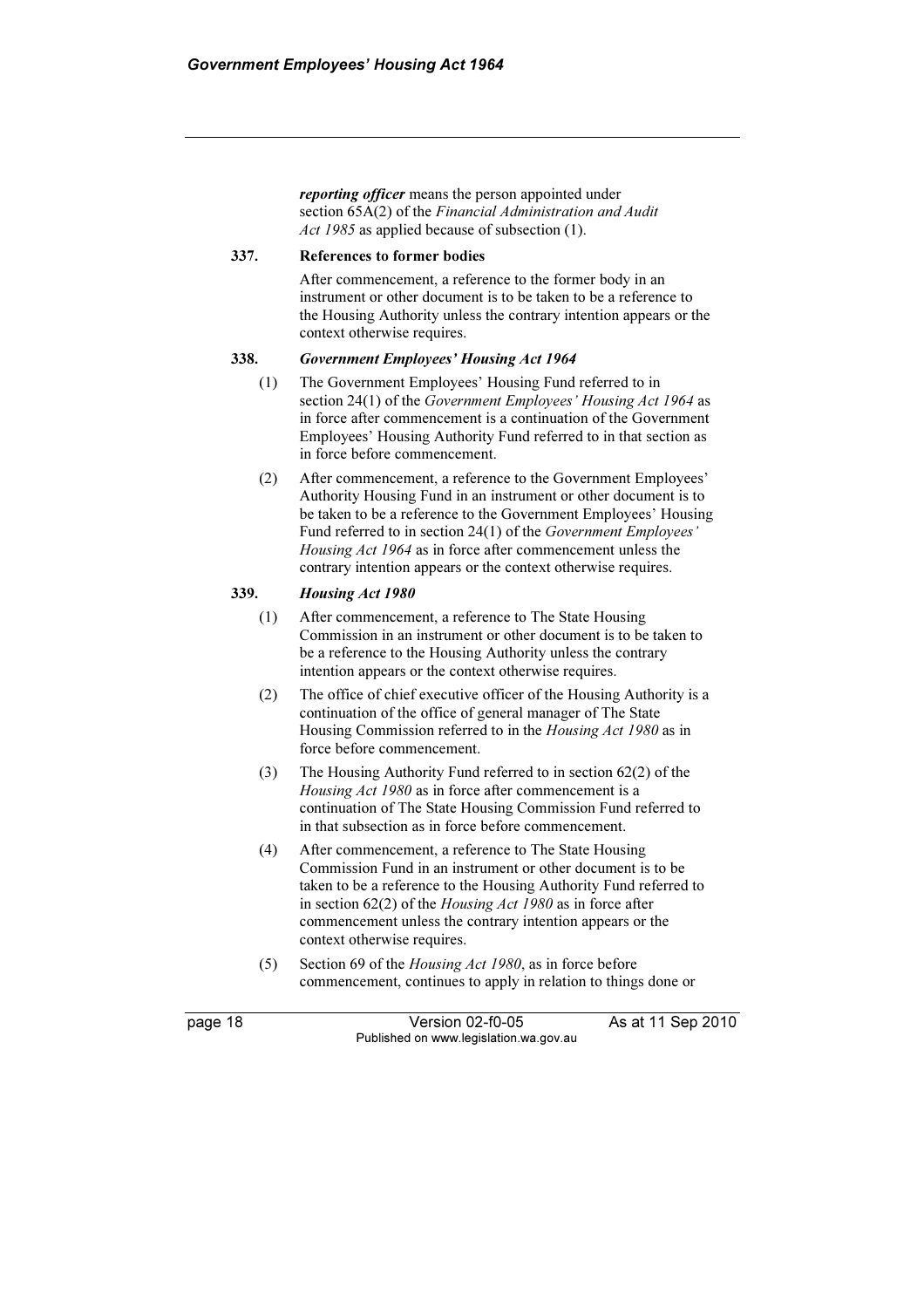omitted to be done and agreements entered into before commencement.

#### 340. Interpretation

In this Division —

commencement means the time at which section 314 comes into operation;

former body means —

- (a) the Country Housing Authority established by section 4 of the Country Housing Act 1998 as in force before commencement;
- (b) the Government Employees' Housing Authority established by section 8 of the Government Employees' Housing Act 1964 as in force before commencement;

Housing Authority means the Housing Authority referred to in section 6(4) of the *Housing Act 1980* as in force after commencement.

".

4 The amendment to s. 25 in the Financial Legislation Amendment and Repeal Act 2006 s. 17, which gives effect to Sch. 1 cl.77, is not included because the section it sought to amend was repealed by the Machinery of Government (Miscellaneous Amendments) Act 2006 s. 306.

As at 11 Sep 2010 Version 02-f0-05 Page 19 Published on www.legislation.wa.gov.au